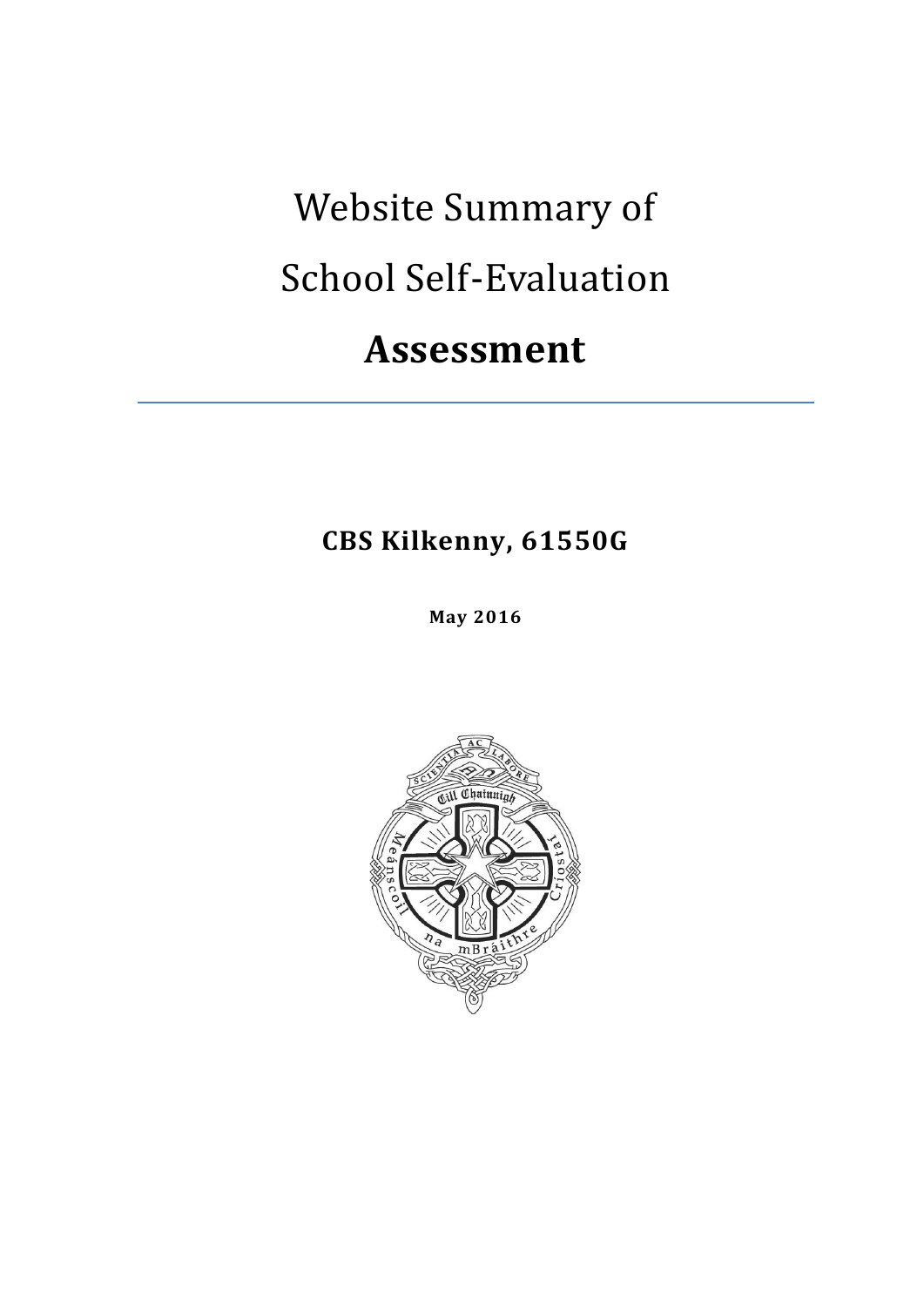#### **1. Introduction**

This School Self-Evaluation (SSE) plan in ASSESSMENT is the third of its kind in a series of self-evaluation projects within CBS Kilkenny. Summaries of these and future plans will be published on the school website, www.cbskilkenny.ie.

### **2. Focus of the Evaluation**

This process of evaluation is carried out in accordance with guidelines published by Department of Education Inspectorate for use in post-primary schools (Dept of Ed Inspectorate, 2012). Using the three themes of Learner Outcomes, Learning Experience and Teachers' Practice, three subthemes were selected for evaluation. These are:

| Learner Outcomes:    | <b>Attainment</b>             |
|----------------------|-------------------------------|
| Learning Experience: | <b>Engagement in learning</b> |
| Teachers' Practice:  | <b>Teaching Approaches.</b>   |

#### **3. School Context**

CBS Kilkenny is a voluntary secondary school located in the heart of Kilkenny city. Founded in 1859 by the Christian Brothers, it was transferred to the trusteeship of ERST in 2006. The school has as its mission statement, "Our school, founded by the Christian Brothers, endeavours to be a caring Christian Community which promotes to the best of its ability the personal, spiritual, physical and intellectual development of its students".

CSB Kilkenny has an enrolment of 682 boys and a teaching staff of 43. CBS Kilkenny offers the established JC, LC, TY and LCVP. The school provides instruction in seventeen subjects at JC level and twenty one subjects at LC level. Approximately twenty primary schools in the Kilkenny area are feeder schools to CBS Kilkenny. Enrolment is oversubscribed every year.

## **4. Methodologies and Findings**

Both quantitative and qualitative techniques were employed to gather data in the themed areas over a period of approximately nine months. This included standardised test scores, state examination results and probing surveys of students, parents and teaching staff. These information gathering exercises have provided rich data which has been critically evaluated by management, the Career Guidance and Learning Support departments and subject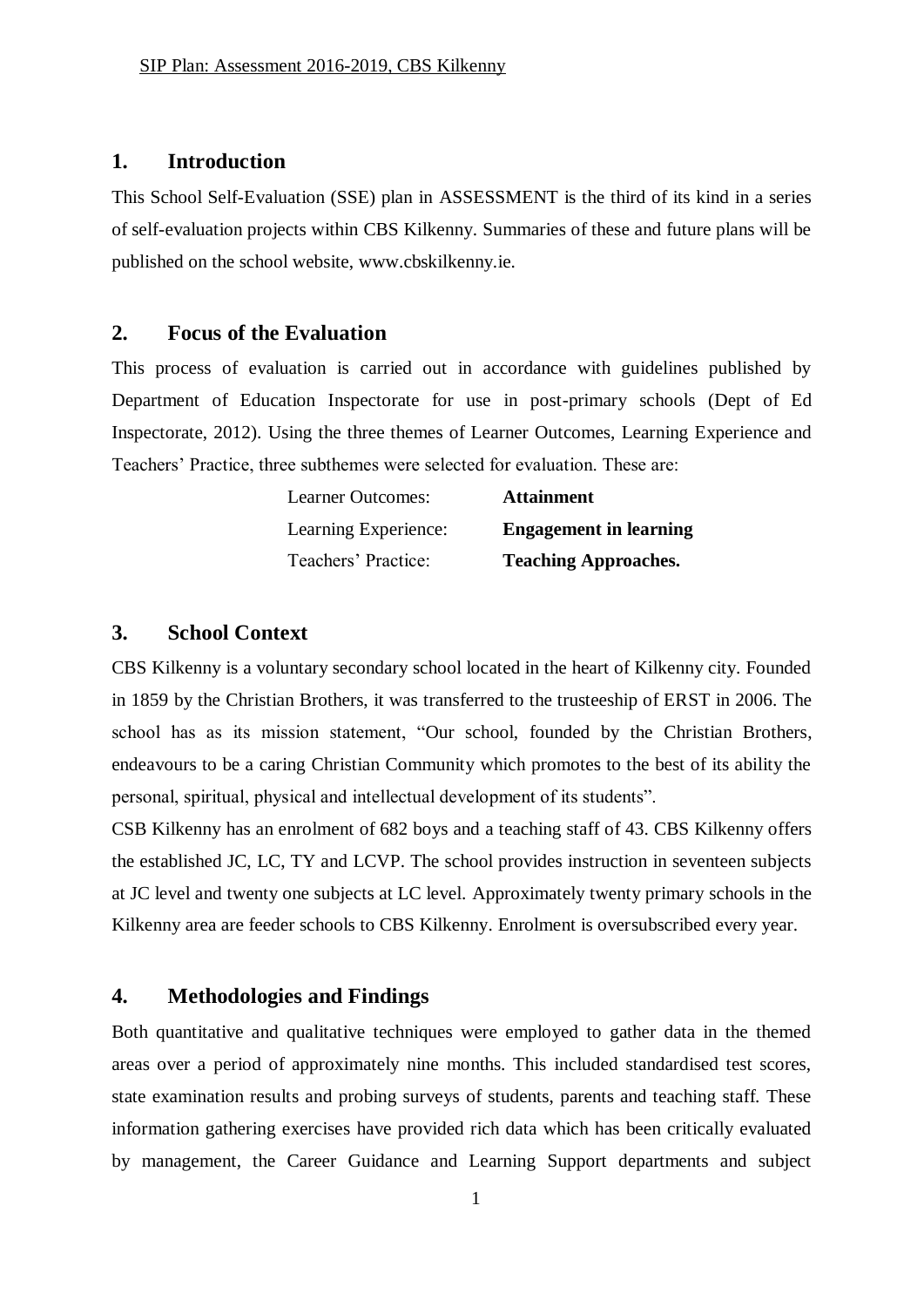#### SIP Plan: Assessment 2016-2019, CBS Kilkenny

teachers. A **School Improvement Planning (SIP) Group** has been established, comprising nine individuals from a broad spectrum of areas within the school. While this group has been consistently involved in all aspects of the process, a significant number of other staff members have also had the opportunity to be involved in SIP.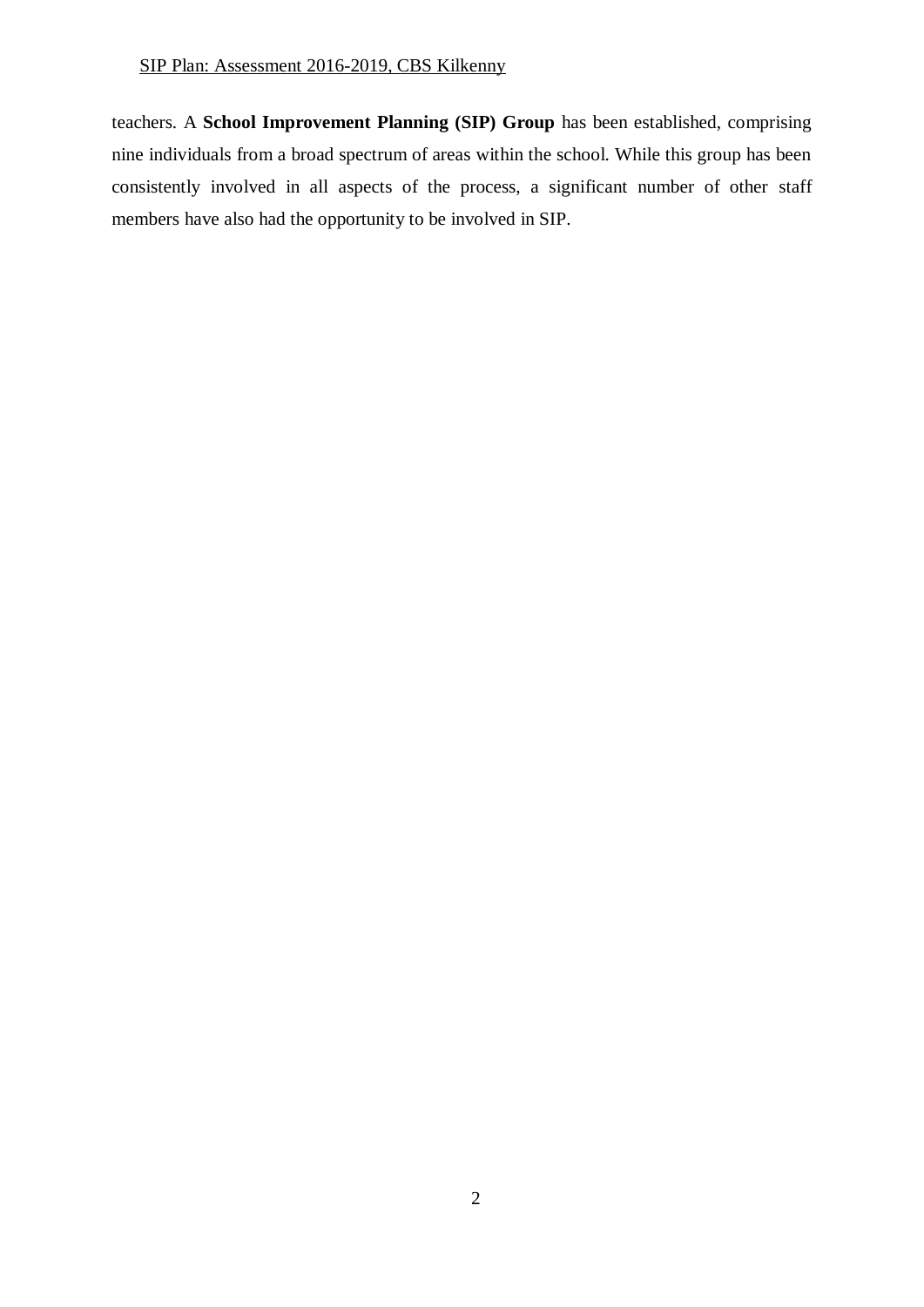| Summary of Main Strengths                   | State exam results are very good and compare well nationally.                                                                                                                                                                                                                                                                                                                                                                                                                                                                                                                                                                                                   |
|---------------------------------------------|-----------------------------------------------------------------------------------------------------------------------------------------------------------------------------------------------------------------------------------------------------------------------------------------------------------------------------------------------------------------------------------------------------------------------------------------------------------------------------------------------------------------------------------------------------------------------------------------------------------------------------------------------------------------|
|                                             | $\bullet$<br>Student survey: 76% of students always/almost always are clear on what topic will be on the test.                                                                                                                                                                                                                                                                                                                                                                                                                                                                                                                                                  |
|                                             | Student survey: 76% of students say that they get sufficient notice before a test.                                                                                                                                                                                                                                                                                                                                                                                                                                                                                                                                                                              |
|                                             | Student survey: 79% of students say that they get enough time to complete a test.                                                                                                                                                                                                                                                                                                                                                                                                                                                                                                                                                                               |
|                                             | Student survey: 48% of students find making their own notes an effective learning tool.                                                                                                                                                                                                                                                                                                                                                                                                                                                                                                                                                                         |
|                                             | Student survey: 41% of students find rereading and practising an effective learning tool.                                                                                                                                                                                                                                                                                                                                                                                                                                                                                                                                                                       |
|                                             | Literacy and Numeracy awareness is high.                                                                                                                                                                                                                                                                                                                                                                                                                                                                                                                                                                                                                        |
|                                             | Large amount of teachers using excellent teaching methodologies and strategies.                                                                                                                                                                                                                                                                                                                                                                                                                                                                                                                                                                                 |
|                                             | Great willingness to share and collaborate ideas and teaching/learning techniques.<br>$\bullet$                                                                                                                                                                                                                                                                                                                                                                                                                                                                                                                                                                 |
| Areas prioritised for                       | Student survey: 70% of students say that the marking allocation is never or rarely on the exam paper.<br>$\bullet$                                                                                                                                                                                                                                                                                                                                                                                                                                                                                                                                              |
| Improvement                                 | Student survey: 93% of students say that they never or rarely use Mapping my Progress page in diary.                                                                                                                                                                                                                                                                                                                                                                                                                                                                                                                                                            |
|                                             | Student survey: Only 48% of the students find making their own notes an effective learning tool.<br>$\bullet$                                                                                                                                                                                                                                                                                                                                                                                                                                                                                                                                                   |
|                                             | Student survey: 25% of students were not clear of the test material.                                                                                                                                                                                                                                                                                                                                                                                                                                                                                                                                                                                            |
| Actions to support<br>implementation of SIP | Management : Facilitate and support all aspects of the SSE process, facilitate CPD, facilitate in-house in-service<br>provision, review exam structure, support subject Dept planning, convene regular SIPGroup meetings, drive and support<br>SSE initiative school wide, dedicated tutor time class, allocate LS and extra tuition support where appropriate, emphasise<br>the importance of full attendance, communicate drive for improved presentation to parents, Ensure AUP is reviewed<br>regularly and that all staff are aware of content, provide new grading schemes for all rooms, support development and<br>implementation of Assessment Policy. |
|                                             | Year Heads: Analyse academic reports and identify students of concern, monitor attendance, make representations for LS<br>where appropriate. Spot check student diaries.                                                                                                                                                                                                                                                                                                                                                                                                                                                                                        |
|                                             | Teachers: Provide AfL feedback on presentation, get students to record appropriate exam results in their diary, ensure that<br>$\bullet$<br>the marking allocation is clearly on all exams, implement strategies to incorporate the key skills of Managing<br>Information and Thinking, be aware of AUP policy and internet safety, have student record their test results. Teachers<br>refer to agreed actions below as appropriate and implement the recommendations of the SIP plan. Teachers need to move<br>towards increased digitalisation of records, tests, marking schemes, through a shared folder on Google Drive.                                  |
|                                             | Subject departments: include appropriate reference to Assessment in subject plans and make direct reference to the<br>$\bullet$                                                                                                                                                                                                                                                                                                                                                                                                                                                                                                                                 |